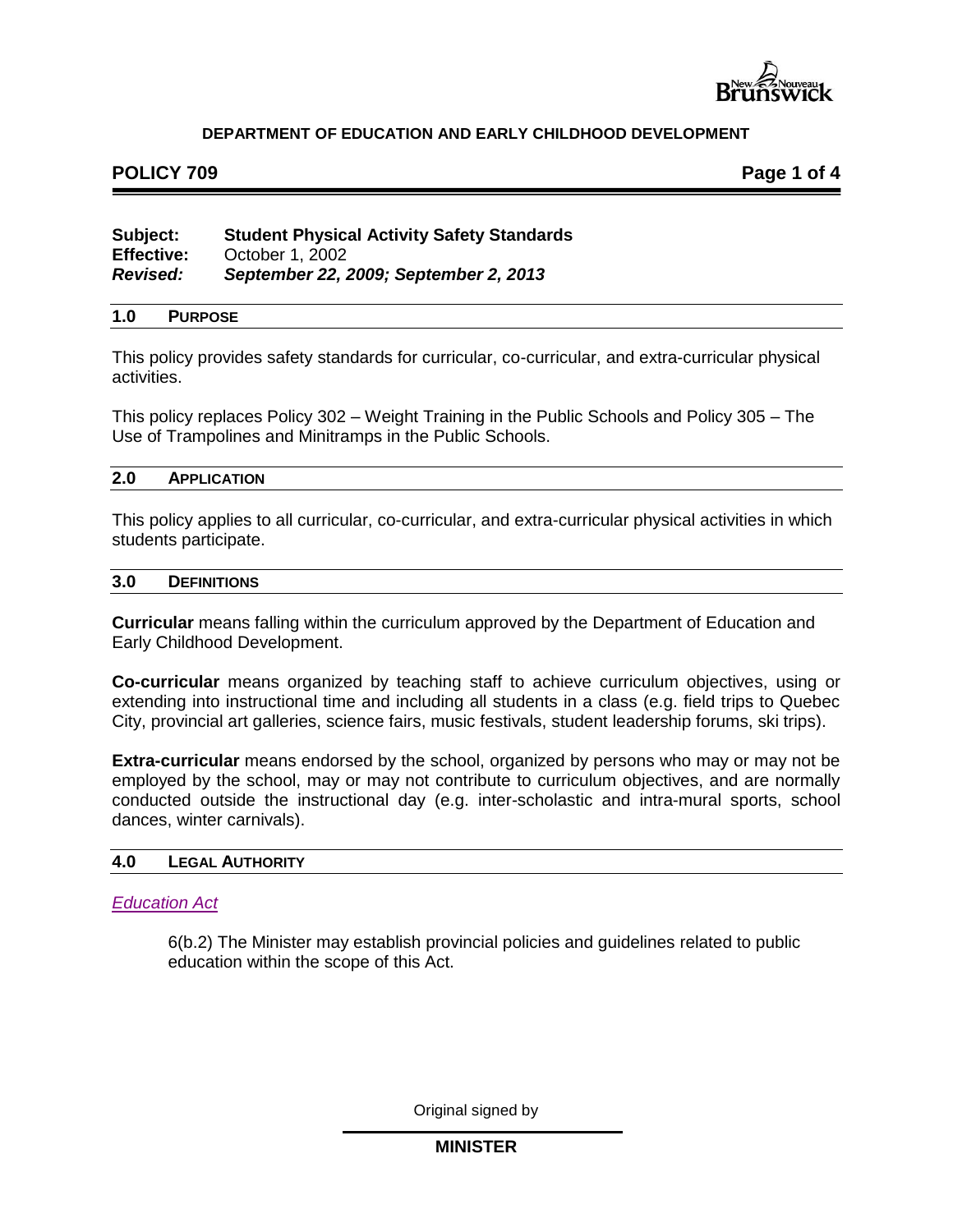

# **POLICY 709 Page 2 of 4**

#### **5.0 GOALS / PRINCIPLES**

- **5.1** The Department of Education and Early Childhood Development promotes and supports the participation of students in a variety of physical activities. We believe a positive introduction to a diversity of physical activities will increase the likelihood of New Brunswickers adopting active lifestyles in youth and for life.
- **5.2** The Department of Education and Early Childhood Development must be assured, however, that all reasonable safety measures are in place for the protection of students.

#### **6.0 REQUIREMENTS / STANDARDS**

- **6.1** Schools shall not permit a student to participate in a physical activity which is foreseeably inappropriate for the student's physical or mental development or particular health condition.
- **6.2** Students shall only be permitted to engage in a physical activity if the standards in the *New Brunswick Physical Education Safety Guidelines* (*[Elementary and Middle School](http://www2.gnb.ca/content/gnb/en/departments/education/k12/content/anglophone_sector/curriculum_anglophone.html)  [Guidelines](http://www2.gnb.ca/content/gnb/en/departments/education/k12/content/anglophone_sector/curriculum_anglophone.html)*, *[High School Guidelines](http://www2.gnb.ca/content/gnb/en/departments/education/k12/content/anglophone_sector/curriculum_anglophone.html)*) for that activity are met, or if it can be demonstrated that alternate means of ensuring safety are in place.
- **6.3** Written permission from parents and the appropriate Superintendent (or designate) is required for student participation in physical activities:
	- which are not listed in the *New Brunswick Physical Education Safety Guidelines*  (*[Elementary and Middle School Guidelines](http://www2.gnb.ca/content/gnb/en/departments/education/k12/content/anglophone_sector/curriculum_anglophone.html)*, *[High School Guidelines](http://www2.gnb.ca/content/gnb/en/departments/education/k12/content/anglophone_sector/curriculum_anglophone.html)*) or;
	- which are listed, but recommended in the guidelines for an older age group; or
	- as directed in the guidelines.
- **6.4** Supervisors are responsible for verifying the safety of facilities and equipment to be used during the course of the activity(ies) they are supervising, prior to the commencement of the activity(ies). Supervisors are also responsible for ensuring damage to any facility or equipment, of which they become aware and which is likely to affect safety, is flagged for subsequent users. This flagging should initiate normal school procedures for removal or repair.
- **6.5** The following physical activities have been identified as requiring particular limitations as specified below.

## **6.5.1 Weight Training**

If weight training is to be available, it shall only be offered subject to District Education Council policy, the safety requirements specified in the *New Brunswick Physical Education Safety Guidelines* (*[High School Guidelines](http://www2.gnb.ca/content/gnb/en/departments/education/k12/content/anglophone_sector/curriculum_anglophone.html)*), and only to students in grades 9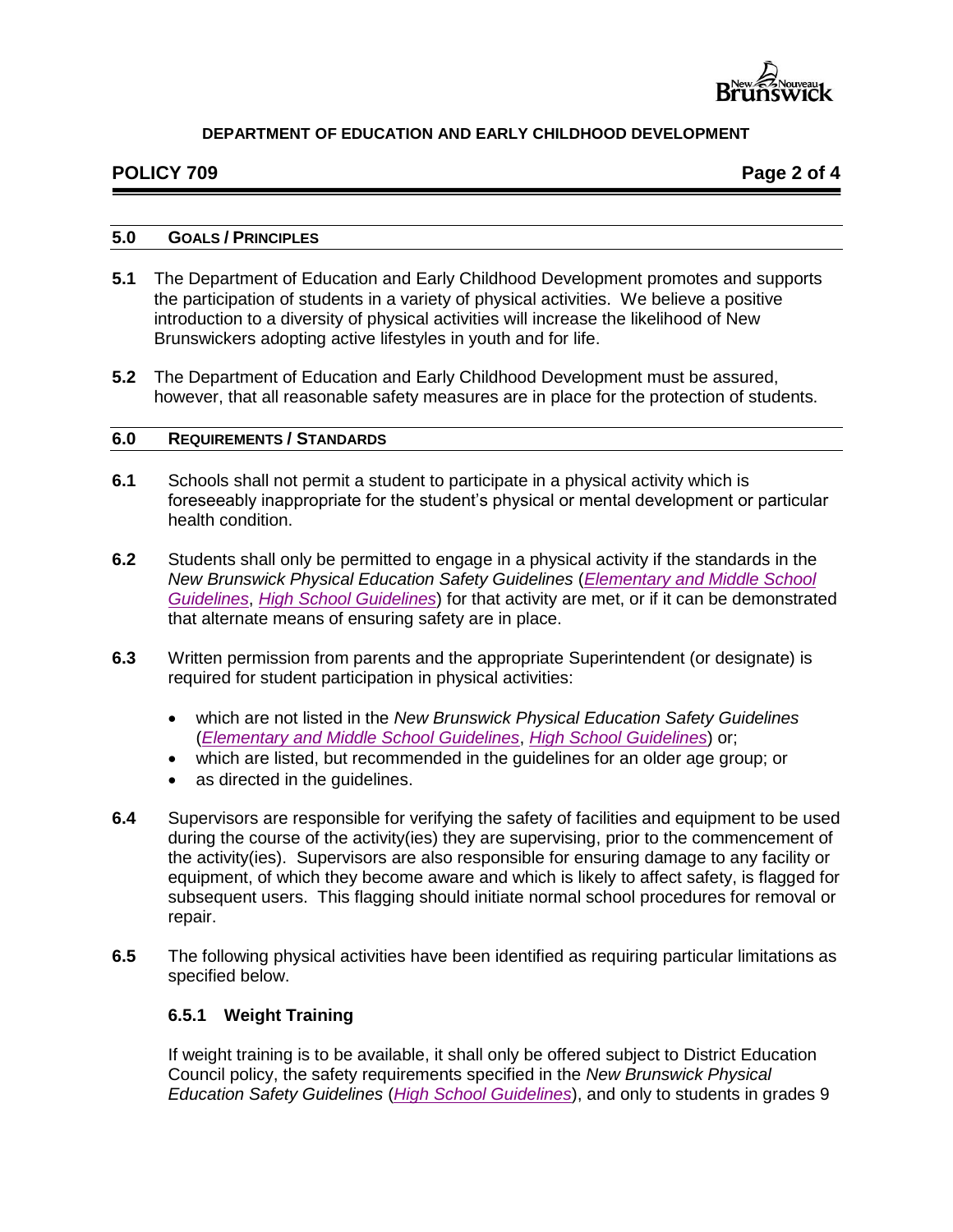

# **POLICY 709 Page 3 of 4**

through 12. Participation by younger students will require written permission of the superintendent (or designate) as well as written parental permission.

# **6.5.2 Use of Trampolines, Mini Trampolines and Exercise Trampolines**

Trampolines and mini trampolines shall not be used for curricular, co-curricular or extracurricular activities. However, students may use the exercise trampolines for therapeutic purposes, if they are under the direction of a physical or occupational therapist and have proper supervision.

# **6.5.3 Alpine Skiing/Snowboarding/Snowblading**

Conditions which must be met when students participate in curricular, co-curricular and extra-curricular alpine skiing/snowboarding/snowblading are included in [Appendix A.](http://www2.gnb.ca/content/dam/gnb/Departments/ed/pdf/K12/policies-politiques/e/709AA.pdf)

## **7.0 GUIDELINES / RECOMMENDATIONS**

N/A

## **8.0 DISTRICT EDUCATION COUNCIL POLICY-MAKING**

District Education Councils may set safety standards which are more stringent than those defined in the *New Brunswick Physical Education Safety Guidelines* (*[Elementary and Middle](http://www2.gnb.ca/content/gnb/en/departments/education/k12/content/anglophone_sector/curriculum_anglophone.html)  [School Guidelines](http://www2.gnb.ca/content/gnb/en/departments/education/k12/content/anglophone_sector/curriculum_anglophone.html)*, *[High School Guidelines](http://www2.gnb.ca/content/gnb/en/departments/education/k12/content/anglophone_sector/curriculum_anglophone.html)*) providing they do not curtail the delivery of required curriculum.

#### **9.0 REFERENCES**

## *[Education Act](http://laws.gnb.ca/en/ShowPdf/cs/E-1.12.pdf)*

*45(4)(b) The Minister shall determine the physical plant standards for a safe and healthy school facility.*

[Policy 132](http://www2.gnb.ca/content/dam/gnb/Departments/ed/pdf/K12/policies-politiques/e/132A.pdf) *–* Contribution of Resources by Parents

*[New Brunswick Physical Education Safety Guidelines: Elementary and Middle School](http://www2.gnb.ca/content/gnb/en/departments/education/k12/content/anglophone_sector/curriculum_anglophone.html)  [Guidelines](http://www2.gnb.ca/content/gnb/en/departments/education/k12/content/anglophone_sector/curriculum_anglophone.html)*

*[New Brunswick Physical Education Safety Guidelines: High School Guidelines](http://www2.gnb.ca/content/gnb/en/departments/education/k12/content/anglophone_sector/curriculum_anglophone.html)*